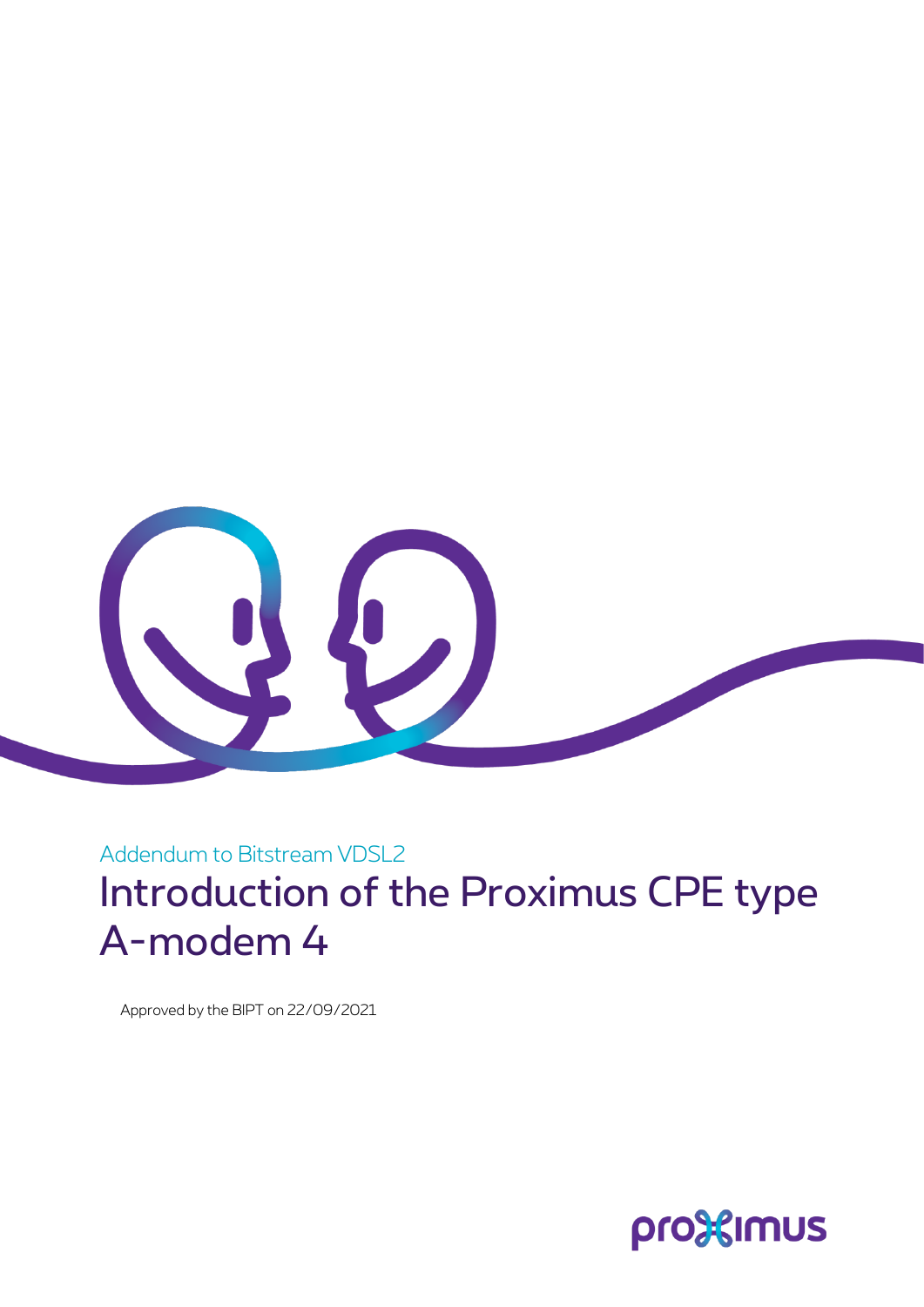## **Table of contents**

| $\overline{2}$ |  |
|----------------|--|
| 3              |  |
| 4              |  |
| 5              |  |
| 6              |  |
|                |  |
|                |  |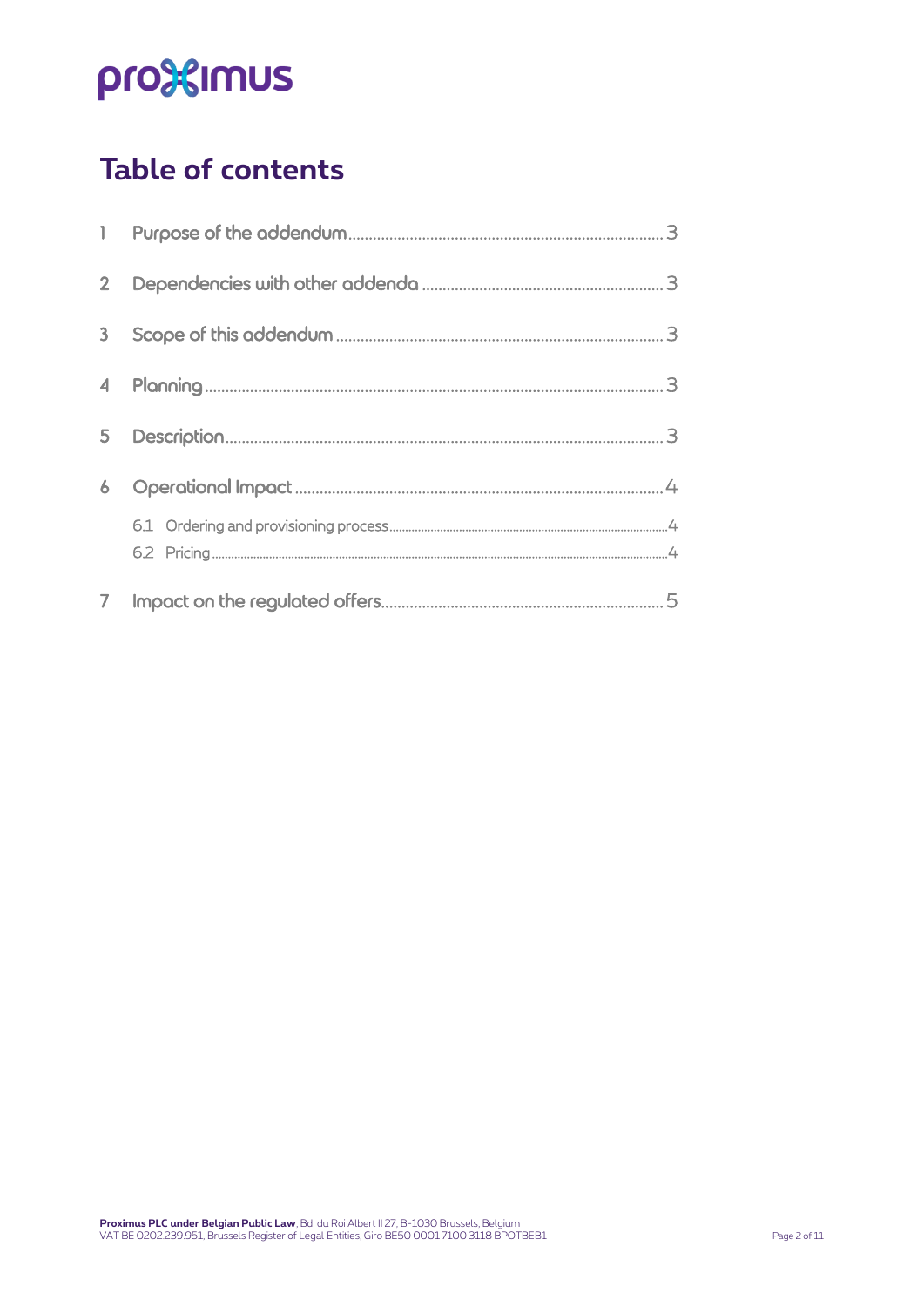## <span id="page-2-0"></span>Purpose of the addendum

Proximus proposes to add a new Proximus modem, i.e. the CPE type "A-modem 4", to the Bitstream VDSL2 reference offer. The A-modem 4 can be used by the End-Users on the Proximus VDSL2 network and is compliant with the Bitstream Single VLAN, Shared VLAN and Dedicated VLAN Ethernet Transport. Note that the current CPE type A-modem, called "A-modem 3" in this addendum, is only compatible with Bitstream Shared VLAN and Bitstream Dedicated VLAN Transport options. In time, probably in the  $2<sup>nd</sup>$  quarter of 2022, the A-modem 3 will not be sold anymore.

The present addendum describes the impact of offering this new CPE type A-modem 4 on the Proximus regulated offers (cf. section "Scope" below).

### <span id="page-2-1"></span>2 Dependencies with other addenda

Reference is made to the addendum to Bitstream VDSL2 / Fiber GPON "Extension of the Ethernet transport with Single VLAN" approved by BIPT on 12/02/2021.

### <span id="page-2-2"></span>3 Scope of this addendum

This addendum is only applicable to the Bitstream VDSL2 services as described in the Bitstream xDSL reference offer.

## <span id="page-2-3"></span>4 Planning

The present addendum has been submitted for approval to the BIPT in order to become effective as from 02/11/2021 (<sup>1</sup> ).

## <span id="page-2-4"></span>5 Description

The VDSL2 A-modem is intended for use in a two-box configuration where this A-modem acts as bridge between the WAN and a second device (OLO-box) offering local services.

Due to the introduction of a third Ethernet Transport option "Bitstream Single VLAN" (cf above section 2), Proximus has specified a configuration interoperable with its Bitstream VDSL2 Single VLAN services. A new CPE type A-modem 4 has therefore been specifically developed for Proximus wholesale customers.

The specific settings for this new modem are listed hereafter in section 7 with the updated Technical Specifications of Bitstream services over Ethernet, delivered by the IP-DSLAM platform, and covering the technology VDSL2.

 $1$  Proximus might postpone this in order to guarantee the quality of the deliverables. The exact date will be communicated as soon as it is known by Proximus.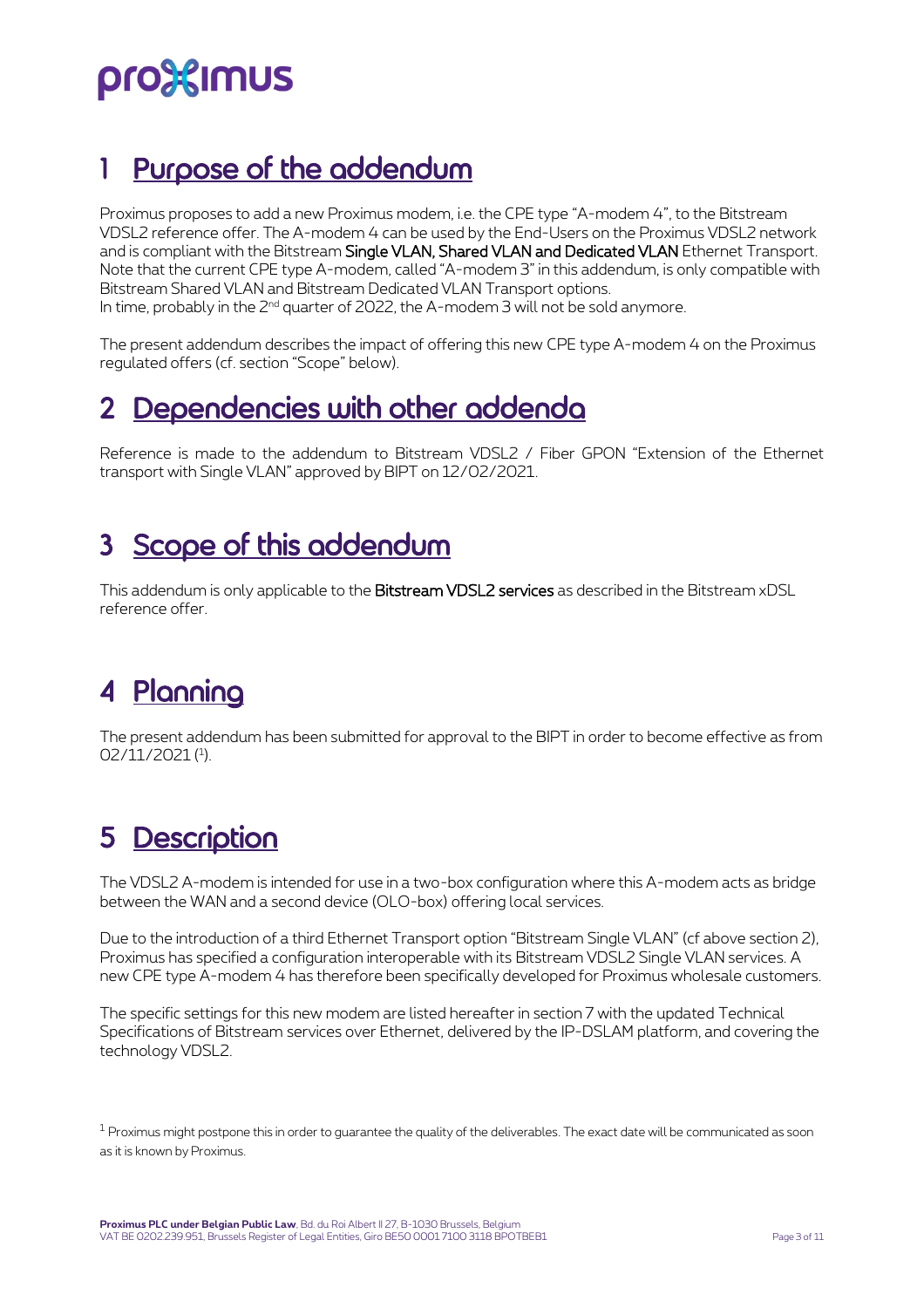## <span id="page-3-0"></span>6 Operational Impact

### <span id="page-3-1"></span>**6.1 Ordering and provisioning process**

This addendum has no impact on the ordering and provisioning processes. The communication flows to order the new CPE type A-modem 4 remain unchanged compared with the current A-modem 3.

### <span id="page-3-2"></span>**6.2 Pricing**

This addendum has no impact on the current pricing conditions as defined in the reference offer for Bitstream xDSL services.

Proximus can already today reasonably take the sound assumption that the pricing conditions of the new CPE type A-modem 4 will be similar to those currently applicable to the A-modem 3. The full details will be mentioned in due time in the "VDSL2 Customer Premise Equipment & Accessories Order Form" which is available on the wholesale personal page under the section Bitstream VDSL2 CPE.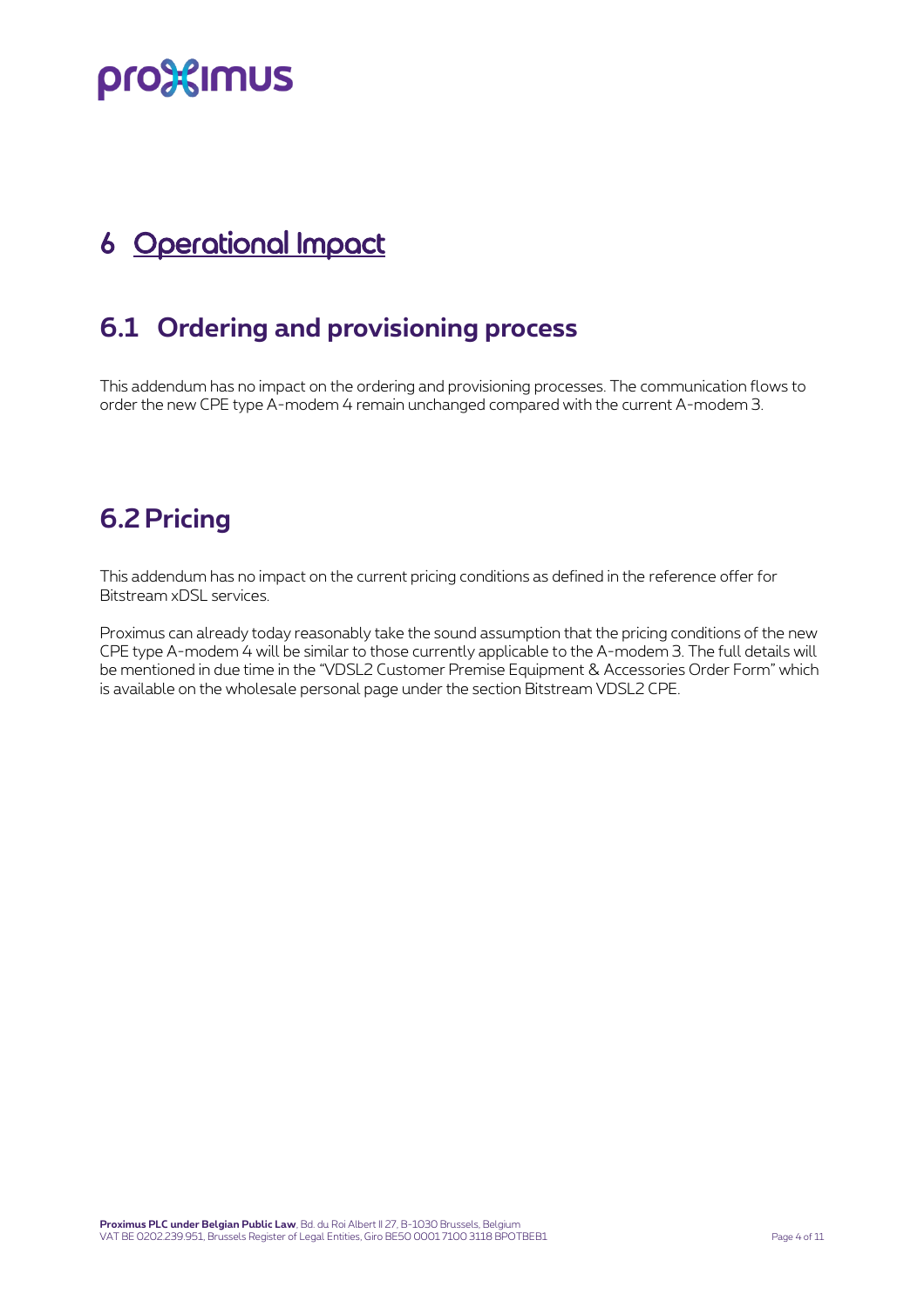## <span id="page-4-0"></span>Impact on the regulated offers

### **Adaptation on Bitstream xDSL documents**

The sections of the Bitstream xDSL offer documents which are impacted by this addendum are indicated in the subsequent paragraphs (changes are highlighted in yellow).

These adaptations refer to the prevailing version of the Bitstream xDSL reference offer communicated to the BIPT on 01/07/2021. (This version 3 of the Bitstream xDSL reference offer will soon be published on the Proximus website, at [https://www.proximus.be/wholesale/en/id\\_bitstream\\_xdsl/public/access/regulated](https://www.proximus.be/wholesale/en/id_bitstream_xdsl/public/access/regulated-services/bitstream-xdsl.html)[services/bitstream-xdsl.html\)](https://www.proximus.be/wholesale/en/id_bitstream_xdsl/public/access/regulated-services/bitstream-xdsl.html).

#### • Annex 2C: Technical Specifications

The current chapter 12.4 is split in two sub-sections:

- 12.4.1 Technical description of the Proximus CPE type A-modem 3
- 12.4.2 Technical description of the Proximus CPE type A-modem 4

Here is the updated version of the chapter 12.4:

### **12.4 Technical description of the Proximus CPE type Amodem**

### **12.4.1 CPE type A-modem 3**

This VDSL2 A-Modem is specifically developed for Proximus. It is intended for use in a two-box configuration where this A-modem acts as bridge between the WAN and a second device (OLO-box) offering local services.

The A-modem offers the following features:

- DSL/WAN Interface:
	- o ADSL/2/+
	- o VDSL2
		- o DSM (Vectoring)
	- Interface LAN :
		- o 4x Gigabit Ethernet
- IP & routing
	- o Pure pass-through (bridging)
	- o O&M: remote management via TR181 (= next gen TR69)
- **Branding**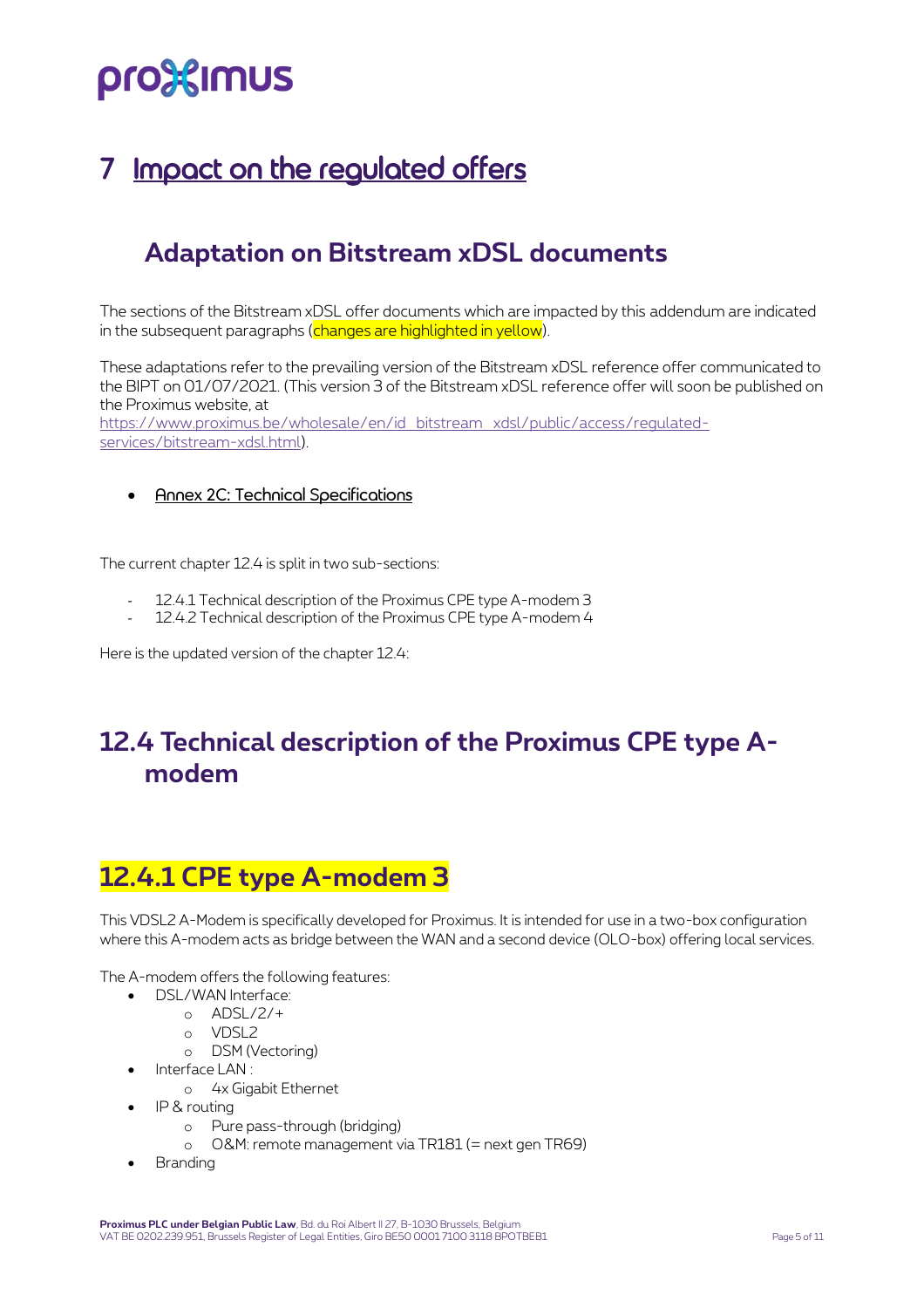

o No branding

### **12.4.1.1 Configuration of the A-modem 3 for the Bitstream VDSL2 offer with Shared VLAN**

Proximus has specified for this modem a configuration interoperable with its Bitstream VDSL2 service with Shared VLANs. The specific settings for this modem are listed hereafter.

### 12.4.1.1.1 Specific configuration

Transparent L2 bridging for 4 Ethernet services with Layer 2 QoS.

The VLAN 20 is used by Proximus for remote management. This will allow Proximus to upgrade the Firmware including the VDSL2 datapump of the A-modem.

The TR-069 parameters are configured so that the TR-069 client of the CPE contacts the Proximus TR-069 ACS server via the management VLAN (VLAN 20).

### 12.4.1.1.2 Firmware upgrades

VDSL2 technology is currently a work in progress. Since the VDSL2 data pump is expected to evolve after the product launch, Proximus will possibly upgrade remotely the firmware of this specific NGHGW modem, after its installation at End-User site.

The firmware upgrade will preserve the settings of the A-modem.

Until interoperability of the VDSL2 technology, the OLO may not modify the firmware of this modem.

### **12.4.1.2 Configuration of the A-modem 3 for the Bitstream VDSL2 offer with Dedicated VLAN**

Proximus has specified for this modem a firmware interoperable with its Bitstream VDSL2 service with Dedicated VLANs. The specific settings for this modem are listed hereafter.

#### 12.4.1.2.1 Specific configuration

The VDSL2 modem connects transparently the VLANs between the VDSL2 line and the customer CPE. The interface with the CPE is 1Gbit/s and is in trunked mode (IEEE 802.1Q).

VLAN20 or VLAN 4090 are used for remote management and firmware upgrade.

#### 12.4.1.2.2 Limitations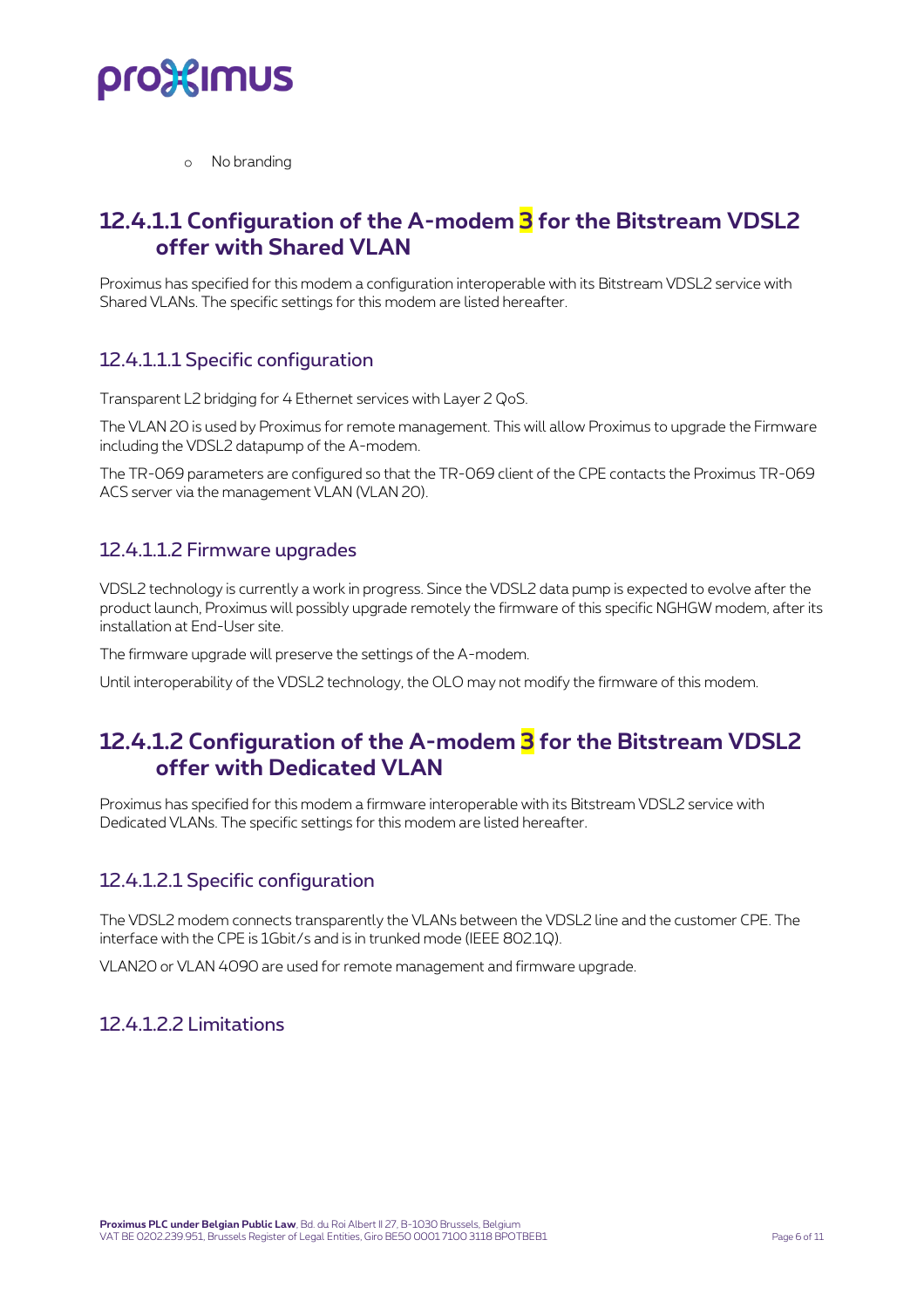Known limitations in the A-modem configuration for "Dedicated VLAN":

Known limitations related to IEEE L2CP transparency using the A-modem for "Dedicated VLAN"<sup>2</sup>:

|                     | DA Ethernet                   | A-mod<br>Upstream    |
|---------------------|-------------------------------|----------------------|
| Pause Frames        | $01 - 80 - c2 - 00 - 00 - 01$ | <b>Blocked</b>       |
| LACP/LAMP           | $01 - 80 - c2 - 00 - 00 - 02$ | Policed <sup>8</sup> |
| 802.3 ah            | 01-80-c2-00-00-02             | Policed <sup>8</sup> |
| Port authentication | 01-80-c2-00-00-03             | Policed <sup>8</sup> |
| $E-LMI$             | 01-80-c2-00-00-07             | Policed <sup>8</sup> |
| <b>LLDP</b>         | 01-80-c2-00-00-0E             | Policed <sup>8</sup> |
| <b>MMRP</b>         | $01 - 80 - c2 - 00 - 00 - 20$ | Policed <sup>8</sup> |
| <b>MVRP</b>         | 01-80-c2-00-00-21             | Policed <sup>8</sup> |

Table 1: Known limitations in the a-modem configuration for "Dedicated VLAN"

- Transparency of the types of IEEE L2CP frames as listed in the table above has been validated upon Destination MAC address of the L2CP frame but not on any other field of the L2CP frame.
- MAC learning in the CPE limits to 4000 the number of learned MAC addresses. However, MAClearning capabilities for all users within the network are not unlimited. Therefore, Beneficiary shall contact Proximus if it has the intention to exceed the 256 MAC addresses limitation.
- Some "C-VLANs" are blocked in the modem:
	- **•** The Local Management VLAN which is set to VLAN tag 4091
	- The Remote Management VLAN which the Beneficiary can choose to:
		- Configure to be either VLAN 20 or VLAN 4090 leaving the other VLAN to be configured transparently

 $\alpha$ r

• Disable to configure both VLAN 20 and VLAN 4090 so that they are transparently transported.

<sup>8</sup> Tested on firmware version 10.5.L.4.AW.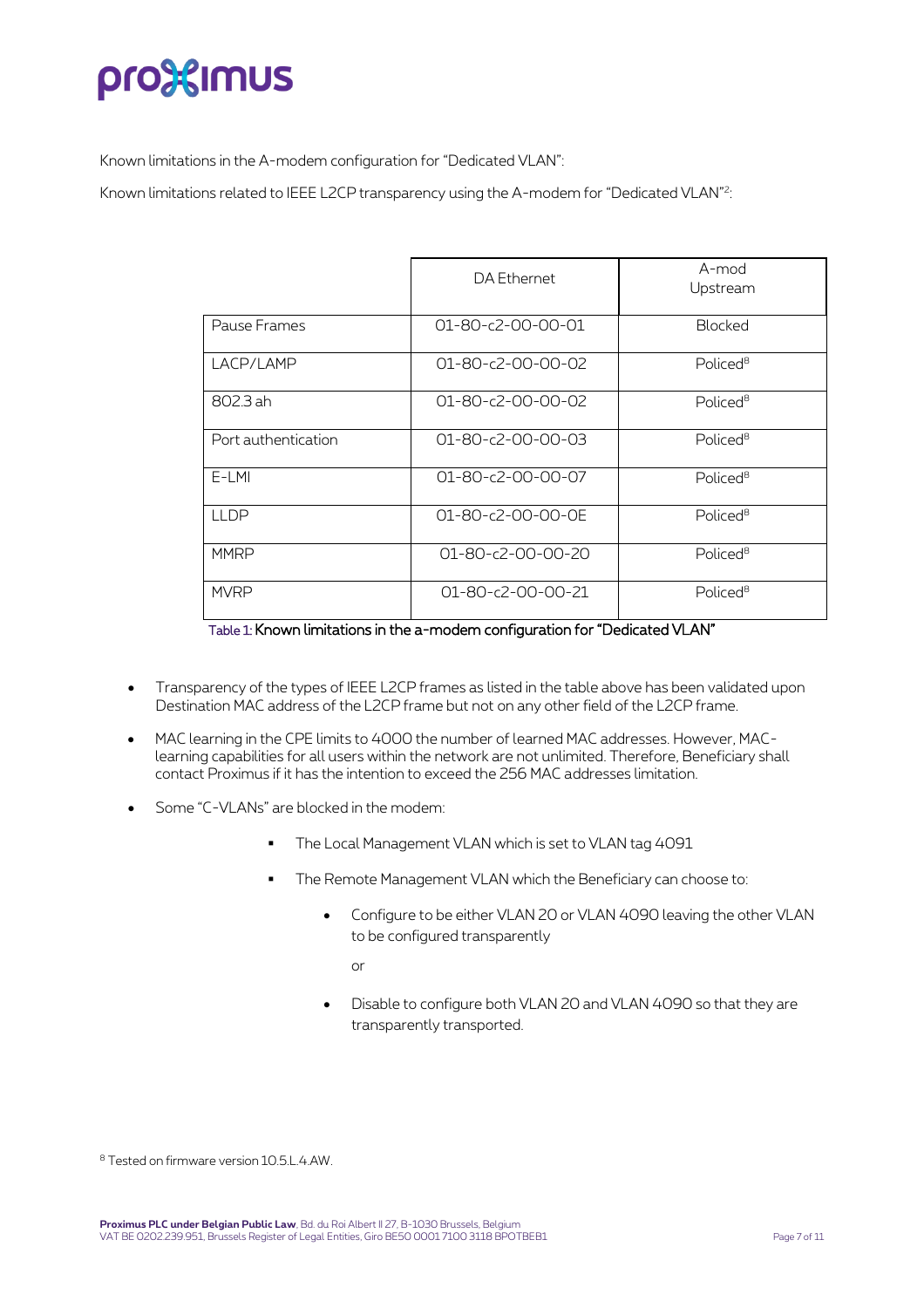### 12.4.1.2.3 Firmware upgrades

VDSL2 technology is currently a work in progress. Since the VDSL2 data pump is expected to evolve after the product launch, an upgrade of the firmware of this specific VDSL2 modem, after its installation at End-User site, or remotely via VLAN 20 or VLAN 4090, is possible. Only the data pump part of the firmware will be modified.

Since all VLANs (also the management VLAN (VLAN 20 or VLAN 4090) of the VDSL2 modem) are transparently transported to the OAL and further to the OLO network, Proximus cannot perform this firmware upgrade.

The detailed procedure is provided on the Beneficiary's ShareSpace.

### **12.4.1.3 Configuration of the A-modem 3 for the Bitstream VDSL2 offer with Single VLAN**

It is not foreseen to use the Proximus CPE type A-modem 3 in combination with Bitstream VDSL2 Single VLAN. Proximus does not and will not provide support for this combination.

Proximus has specified for this modem a configuration interoperable with its Bitstream VDSL2 Single VL service. The specific settings for this modem are listed hereafter.

### **Specific configuration**

Transparent L2 bridging for Ethernet services with Layer 2 C

The VLAN 20 is used by Proximus for remote management. This will allow Proximus to upgrade the Firmware including the VDSL2 datapump of the A-modem.

The TR-069 parameters are configured so that the TR-069 client of the CPE contacts the Proxim ACS server via the management VLAN (VLAN 20).

#### Firmware upgrades

VDSL2 technology is currently a work in progress. Since the VDSL2 data pump is expected to evolve after the product launch. Proximus will possibly upgrade remotely the firmware of this specific NGHGW modem, after its .<br>Installation at End-User site.

The firmware upgrade will preserve the settings of the A-modem.

Until interoperability of the VDSL2 technology, the OLO may not modify the firmware of this modem.

### **12.4.2 CPE type A-modem 4**

This VDSL2 A-modem is specifically developed for Proximus. It is intended for use in a two-box configuration where this A-modem acts as bridge between the WAN and a second device (OLO-box) offering local services.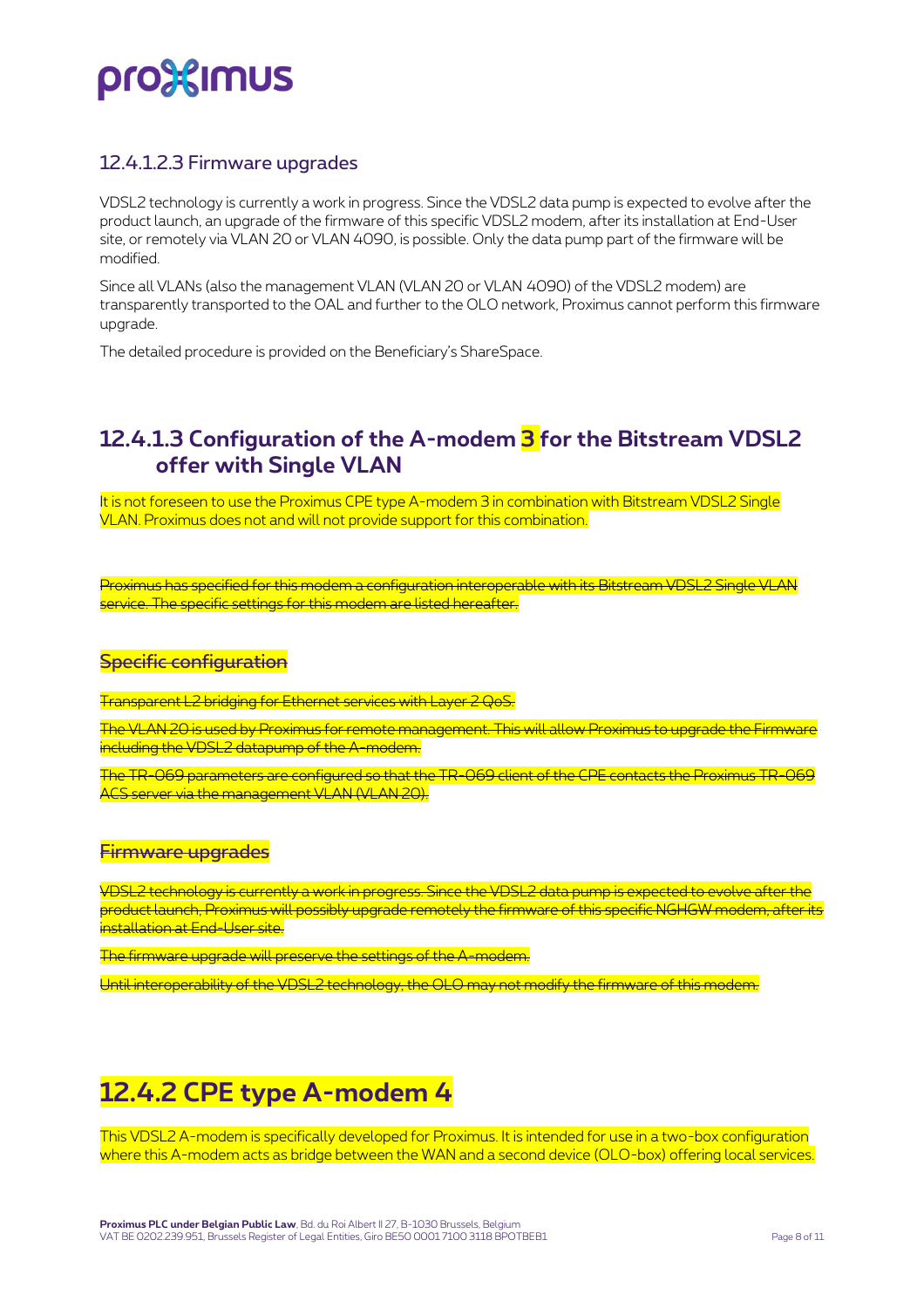#### The A-modem offers the following features:

- **DSL/WAN** Interface:
	- $o$  ADSL/2/ $+$ 
		- o VDSL2 (17 and 35Mhz compliant)
	- o DSM (Vectoring)
- Interface LAN :
	- o 1x Gigabit Ethernet LAN
	- o 1x Gigabit Ethernet SUPPORT
- **•** IP & routing
	- o Pure pass-through (bridging)
	- $\circ$  O&M: remote management via TR181 (= next gen TR69)
- Branding
	- o No branding
- **The device will be managed through a GUI in the cloud application**

### **12.4.2.1 Configuration of the A-modem 4 for the Bitstream VDSL2 offer with Shared VLAN**

Proximus has specified for this modem a configuration interoperable with its Bitstream VDSL2 service with Shared VLANs. The specific settings for this modem are listed hereafter.

### 12.4.2.1.1 Specific configuration

Transparent L2 bridging for 4 Ethernet services with Layer 2 QoS.

The VLAN 20 is used by Proximus for remote management. This will allow Proximus to upgrade the Firmware including the VDSL2 datapump of the A-modem.

The TR-069 parameters are configured so that the TR-069 client of the CPE contacts the Proximus TR-069 ACS server via the management VLAN (VLAN 20).

### 12.4.2.1.2 Firmware upgrades

VDSL2 technology is still evolving. Since the VDSL2 data pump is expected to evolve after the product launch, Proximus will possibly upgrade remotely the firmware of this specific NGHGW modem, after its installation at End-User site.

The firmware upgrade will preserve the settings of the A-modem.

The OLO may not modify the firmware of this modem.

### **12.4.2.2 Configuration of the A-modem 4 for the Bitstream VDSL2 offer with Dedicated VLAN**

Proximus has specified for this modem a firmware interoperable with its Bitstream VDSL2 service with Dedicated VLANs. The specific settings for this modem are listed hereafter.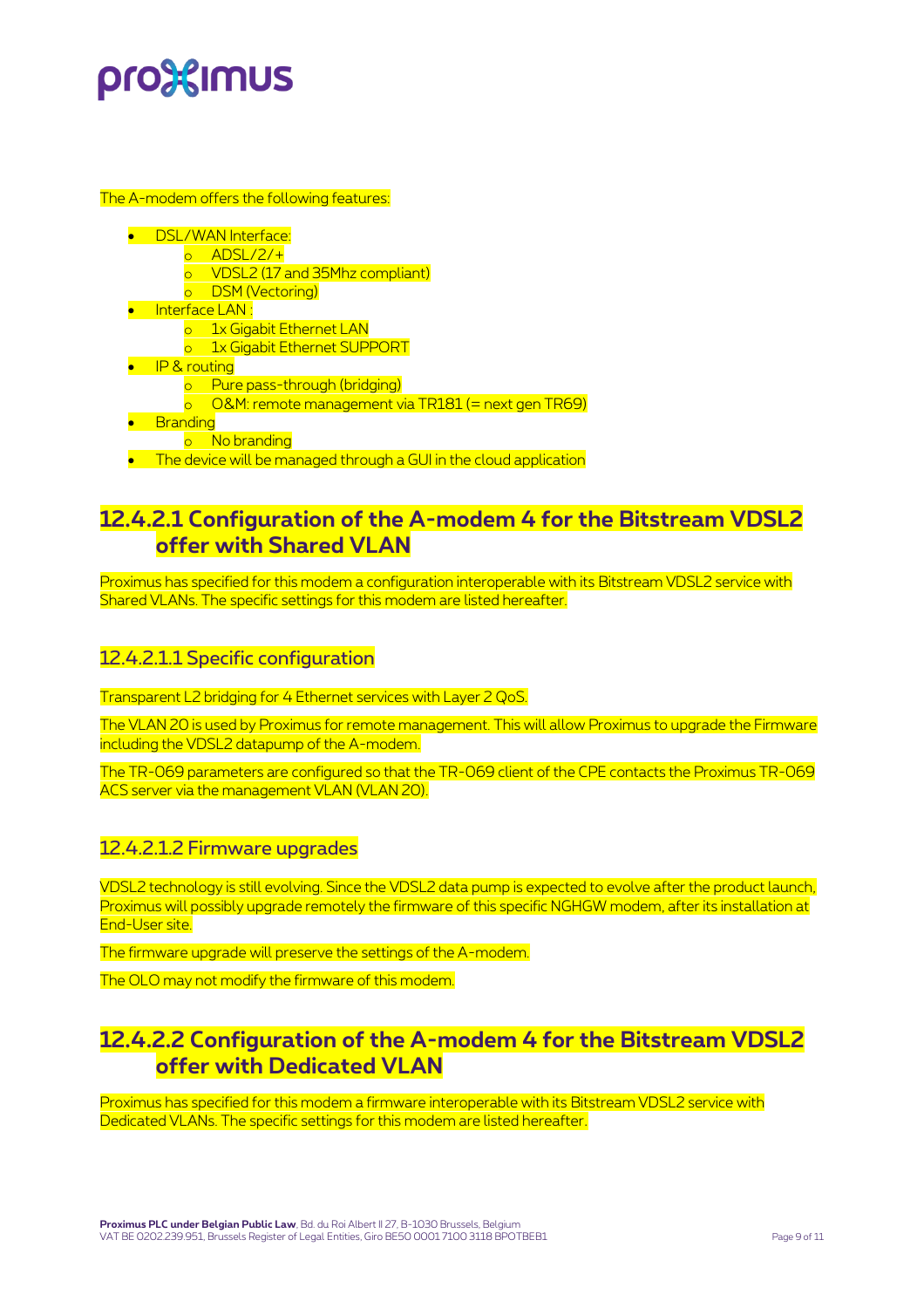### 12.4.2.2.1 Specific configuration

The VDSL2 modem connects transparently the VLANs between the VDSL2 line and the customer CPE. The interface with the CPE is 1Gbit/s and is in trunked mode (IEEE 802.1Q).

VLAN20 or VLAN 4090 are used for remote management and firmware upgrade.

#### 12.4.2.2.2 Limitations

Known limitations in the A-modem configuration for "Dedicated VLAN":

Known limitations related to IEEE L2CP transparency using the A-modem for "Dedicated VLAN"<sup>[1]</sup>:

|                     | <b>DA Ethernet</b>            | A-mod<br>Upstream    |
|---------------------|-------------------------------|----------------------|
| <b>Pause Frames</b> | $01 - 80 - c2 - 00 - 00 - 01$ | blocked              |
| LACP/LAMP           | $01 - 80 - c2 - 00 - 00 - 02$ | Policed <sup>7</sup> |
| 802.3 ah            | $01 - 80 - c2 - 00 - 00 - 02$ | Policed <sup>7</sup> |
| Port authentication | $01 - 80 - c2 - 00 - 00 - 03$ | Policed <sup>7</sup> |
| E-LMI               | $01 - 80 - c2 - 00 - 00 - 07$ | Policed <sup>7</sup> |
| <b>LLDP</b>         | 01-80-c2-00-00-0E             | Policed <sup>7</sup> |
| <b>MMRP</b>         | $01 - 80 - c2 - 00 - 00 - 20$ | Policed <sup>7</sup> |
| <b>MVRP</b>         | $01 - 80 - c2 - 00 - 00 - 21$ | Policed <sup>7</sup> |

Table 9: Known limitations in the A-modem configuration for "Dedicated VLAN"

- Transparency of the types of IEEE L2CP frames as listed in the table above has been validated upon Destination MAC address of the L2CP frame but not on any other field of the L2CP frame.
- MAC learning in the CPE limits to 4000 the number of learned MAC addresses. However, MAClearning capabilities for all users within the network are not unlimited. Therefore, Beneficiary shall contact Proximus if it has the intention to exceed the 256 MAC addresses limitation.
- Some "C-VLANs" are blocked in the modem:

[1] Tested on firmware version 10.5.L.4.AW

Sensitivity: Internal Use Only - Only for Proximus business use. See more on https://www.proximus.com/respect-confidentiality